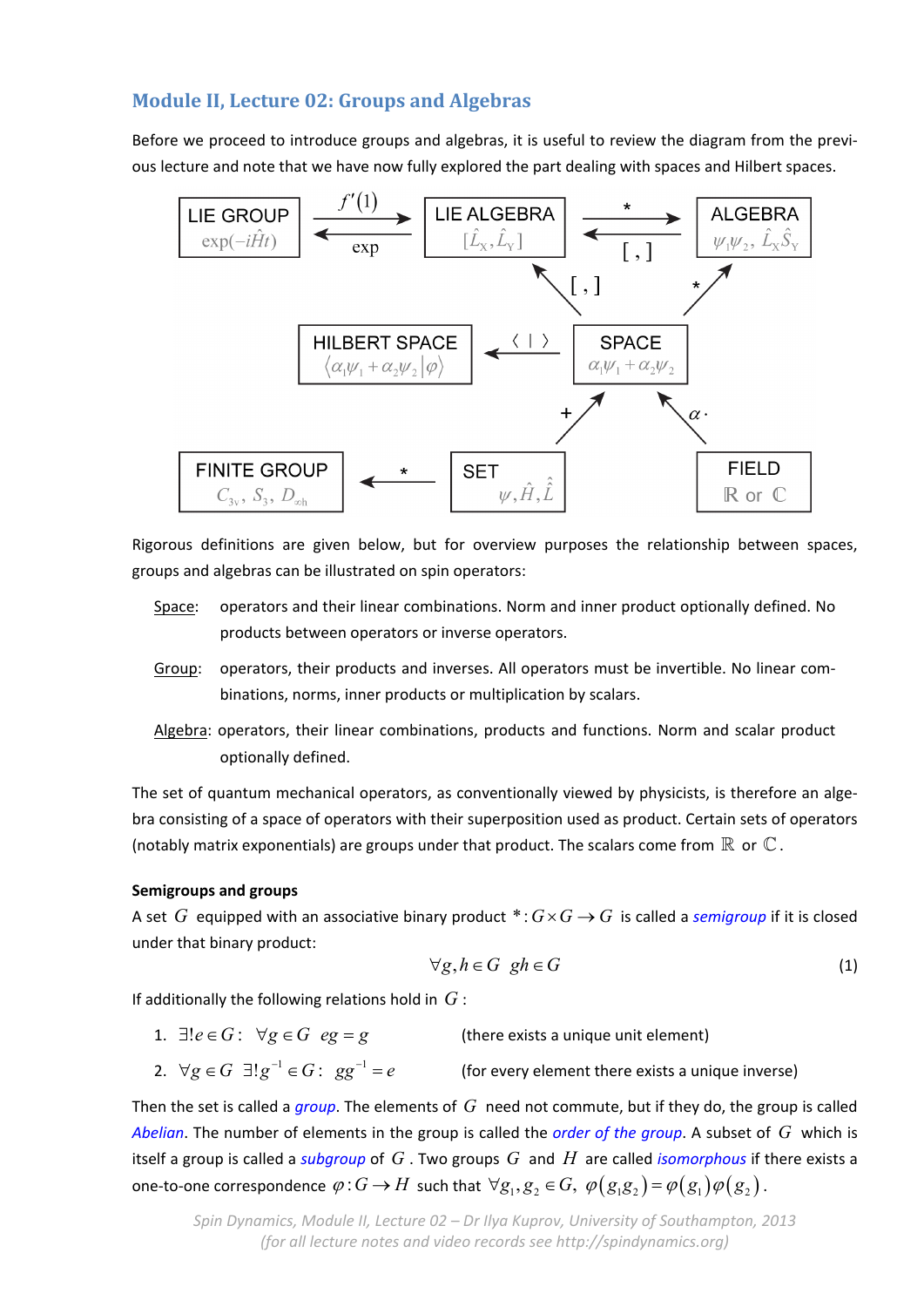Examples of groups commonly encountered in spin dynamics include:

1. The set of all time propagators  $\exp(-i\hat{\hat{H}}t)$  under a static Hamiltonian  $\hat{H}$  . It is called the *propagator group* of  $\hat{H}$  . The properties listed above are easy to demonstrate – a product of any two propagators is also a propagator:

$$
\forall e^{-i\hat{H}t_1}, e^{-i\hat{H}t_2} \in G \qquad e^{-i\hat{H}t_1} e^{-i\hat{H}t_2} = e^{-i\hat{H}(t_1+t_2)} \in G \tag{2}
$$

there is a unit propagator that does nothing:

$$
\exists! \hat{\hat{E}} \in G: \qquad \forall e^{-i\hat{H}t} \in G \qquad \hat{\hat{E}} e^{-i\hat{H}t} = e^{-i\hat{H}t} \tag{3}
$$

And for every propagator there is a unique inverse that takes the system back in time:

$$
\forall e^{-i\hat{H}t} \in G \qquad \exists! \left[ e^{-i\hat{H}t} \right]^{-1} = e^{i\hat{H}t} \in G : \qquad e^{-i\hat{H}t} e^{i\hat{H}t} = \hat{\hat{E}} \tag{4}
$$

Because the Hamiltonian commutes with itself, this is an Abelian group. If relaxation is present, the propagators do not, in general, have a unique inverse – the set of all time propagators under a Liouvillian that includes relaxation is therefore a semigroup.

- 2. The set of all possible permutations of several identical spins in a spin system. This group is not Abelian because the order of permutations does affect the result. The *permutation group* of *n* ob‐ jects is usually denoted  $S_n$ .
- 3. Symmetry groups encountered in electronic structure theory and crystallography. All finite point groups describing molecular symmetry are subgroups of  $S_n$  for some  $n$ .
- 4. Automorphism groups of Hilbert spaces. It is easy to see that the set of all invertible linear opera‐ tors acting on the wavefunction space of a physical system is a group.

The definitions of group and semigroup given above are too general for our purposes, and in the treat‐ ment below we shall therefore work specifically with groups of quantum mechanical operators and superoperators, which will inherit the norm and inner product from the corresponding space. The broadest of such groups – the group made by the set of all invertible  $N \times N$  matrices over a field F together with matrix multiplication – is called the *general linear group*  $GL(N,F)$ . In the treatment below we shall also assume  $F = \mathbb{C}$  or  $F = \mathbb{R}$ .

## **Discrete and finite groups**

For a given element  $g \in G \subset GL(N)$  and any positive  $\varepsilon \in \mathbb{R}$ , the set of all operators h such that

$$
||g-h|| < \varepsilon \tag{5}
$$

is called the  $\varepsilon$ -neighbourhood of  $g$ . If every element of the group G has an  $\varepsilon$ -neighbourhood in  $GL(N)$  that does not contain other elements of  $G$ , the group  $G$  is called *discrete*. In other words, the operators of a discrete group are placed in  $GL(N)$  separately and can be enumerated. If a group has a finite number of elements, it is called a *finite* group. All other groups are *infinite*.

Examples of finite groups include permutation groups and point groups describing molecular symmetry. Crystallographic symmetry groups are discrete, but infinite, because they contain an infinite number of distinct crystal cell translation symmetry operations.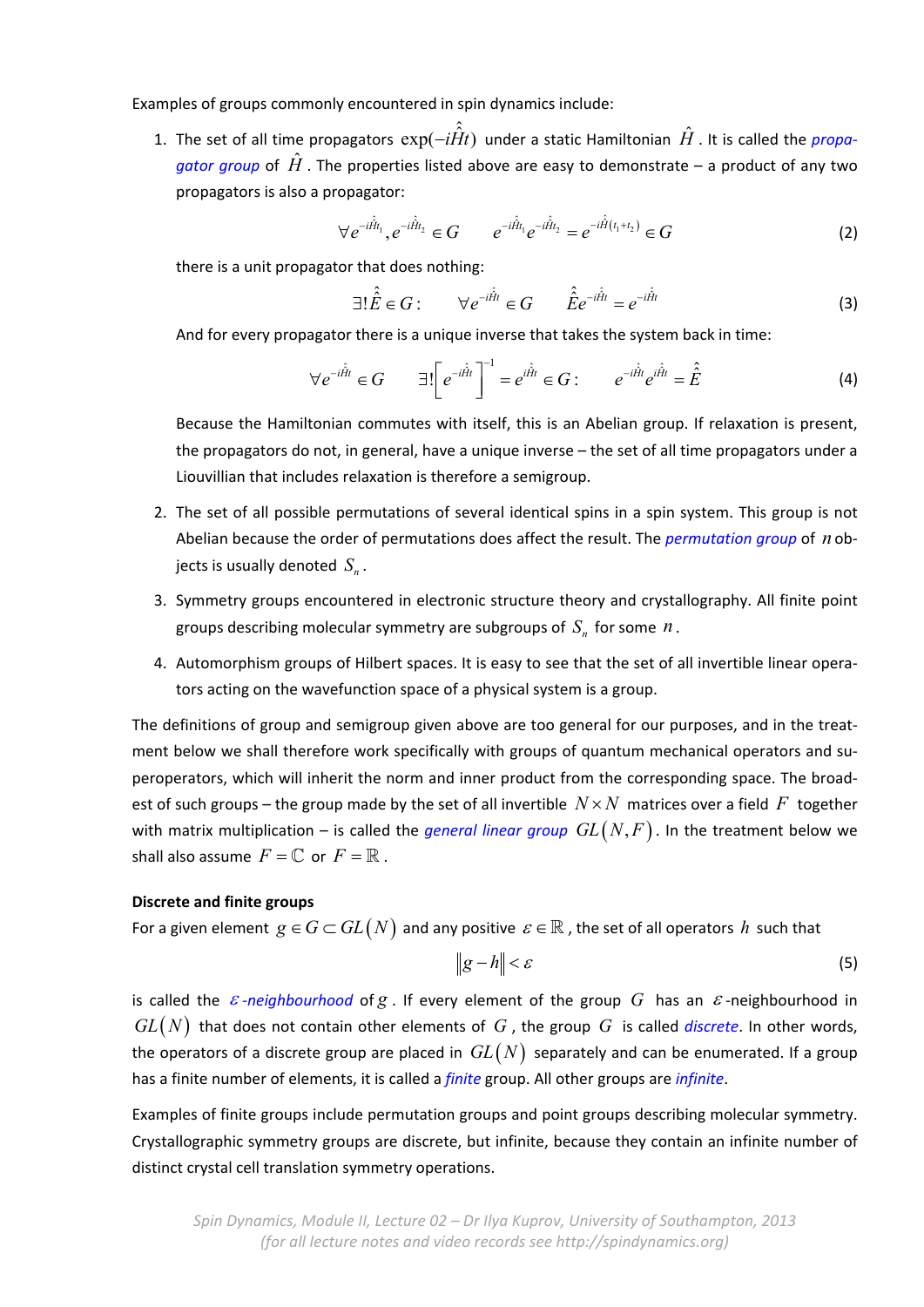## **Continuous groups**

A group *G* is called *continuous* or *Lie group* if it is also a differentiable manifold, that is, if each operator  $g \in G$  has an  $\varepsilon$ -neighbourhood with the following property:

There exists an operator-valued function  $g(t_1,..., t_k)$  of  $k$  variables, which is continuous within the  $|t_i| < \varepsilon$  cube, defines all operators within the  $\varepsilon$ -neighbourhood of  $g$  and has different values for different parameters  $(t_1,...,t_k)$ .

Such a function is called the *parameterization* of the group around *g* . It can be shown that the number of variables *k* is uniquely determined by the group. It is called the *dimension* of the group, and the group itself is called *k ‐parametric*.

In spin dynamics, Lie groups mostly arise in the context of three-dimensional rotations and time evolution. We will encounter the following Lie groups:

- *General linear group,*  $GL(N)$  of invertible  $N \times N$  matrices.
- Special linear group,  $SL(N)$  of invertible  $N \times N$  matrices with  $det = 1$ .
- Unitary group,  $U(N)$  of unitary  $N \times N$  matrices.
- Orthogonal group,  $O(N)$  of orthogonal  $N \times N$  matrices.
- *Special unitary group,*  $SU(N)$  of unitary  $N \times N$  matrices with det = 1.
- Special orthogonal group,  $SO(N)$  of orthogonal  $N \times N$  matrices with det = 1.

In particular,  $SU(2)$  is the group of transformations of the wavefunction space of a single spin-1/2 particle and  $SO(3)$  is the group of three-dimensional rotations in real space.

## **Group actions, orbits and stabilizers**

The spin system trajectory under a given Hamiltonian:

$$
\left|\hat{\rho}(t)\right\rangle = e^{-i\hat{H}t} \left|\hat{\rho}(0)\right\rangle
$$
\n(6)

shares the parameter (time) with the propagator group. The system trajectory may therefore be viewed as sequential application of every element of the propagator group to the initial state of the system.

More formally, if *G* is a group of operators acting on a set *A*, then the *group action* by *G* on *A* is a map  $G:A \to A$ , that is,  $a \to g(a)$ , where  $a \in A$ ,  $g \in G$ . In non-Abelian groups, a *left* and a *right* action may be defined in the obvious way.

A subset *B* of the set *A* is called *invariant* under the action by *G* if  $\{gb \mid b \in B, g \in G\} \subseteq B$  and *fixed* under *G* if  $gb = b$  for all  $g \in G$  and  $b \in B$ .

If *G* is a group of operators acting on a set A, then the *group orbit* of an element  $a \in A$  is the subset of *A* to which *a* may be moved by the action of elements of *G* :

$$
Ga = \{ ga \mid g \in G \}
$$
 (7)

Therefore, the spin system trajectory  $\hat{\rho}(t)$  is the propagator group orbit of the initial state  $\hat{\rho}(0)$ . The orbits are equivalence classes on *A* under the following equivalence relation:

$$
x \sim y \quad \text{if} \quad \exists g \in G: \qquad gx = y \tag{8}
$$

*Spin Dynamics, Module II, Lecture 02 – Dr Ilya Kuprov, University of Southampton, 2013 (for all lecture notes and video records see http://spindynamics.org)*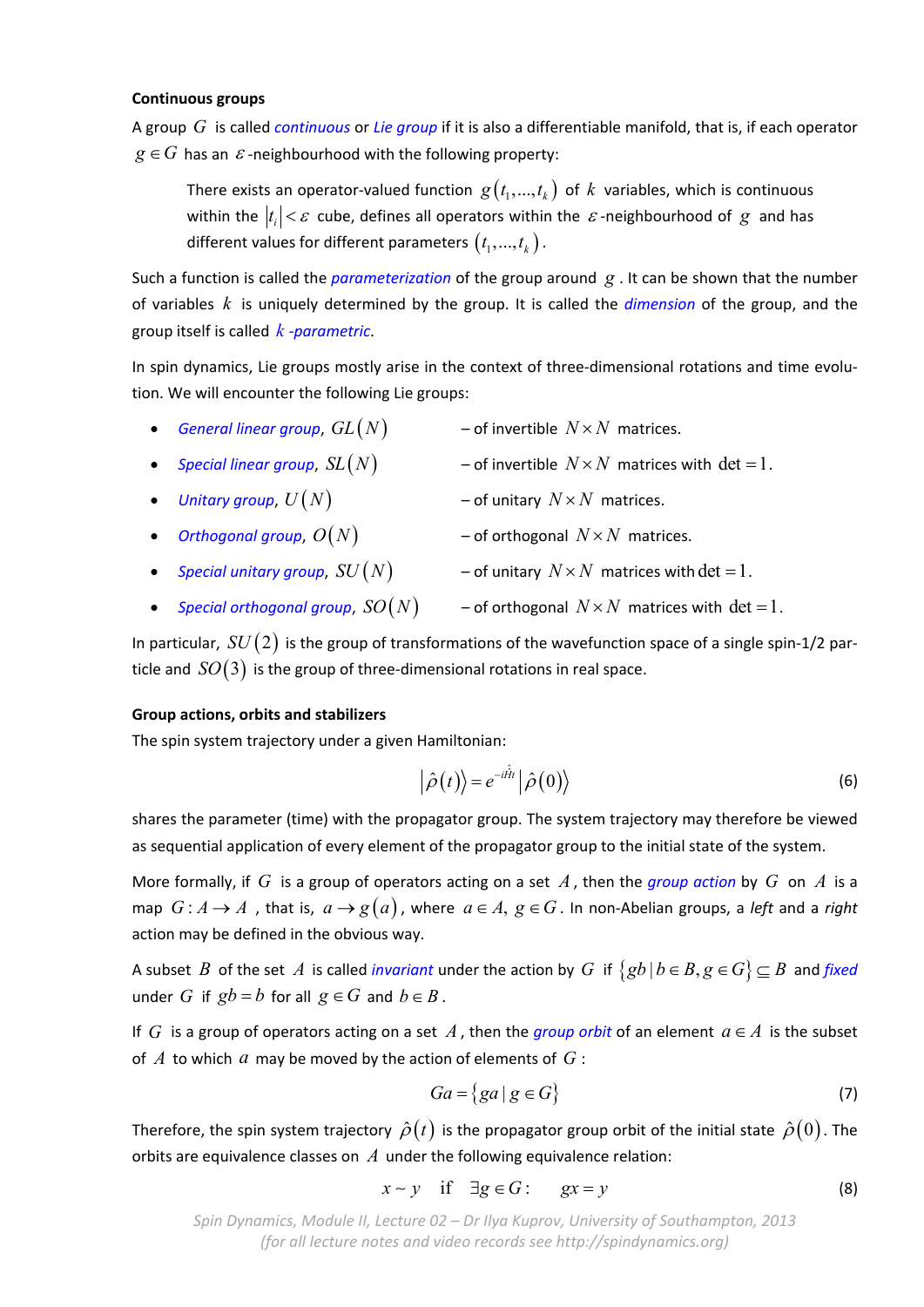The set of orbits of all elements of *A* forms a *partition* of *A*, that is, distinct orbits never intersect. If *A* is a space, then different orbits belong to different subspaces of *A*. The set of all orbits of *A* under the action of group G is called the *quotient* or the *orbit space* of the action and denoted  $A/G$ .

The subset of *G* leaving a particular point  $a \in A$  invariant is a subgroup of *G*. It is called the *stabilizer subgroup*  $G_a$  of  $a$ :

$$
G_a = \{ g \in G \mid ga = a \}
$$
\n<sup>(9)</sup>

If all stabilizers are trivial, the group action  $G: A \rightarrow A$  is called *free*. In the spin dynamics context the action by the propagator group is rarely free due to the existence of the conservation laws.

## **Conjugacy classes and centres**

Two elements  $a, b \in G$  are called *conjugate* if  $\exists g \in G$ ,  $gag^{-1} = b$ . The set of all elements of the form  $gag^{-1}$  with  $g \in G$  is called the *conjugacy class* of  $a$  :

$$
Cl(a) = \left\{ gag^{-1} \mid g \in G \right\} \tag{10}
$$

Each element of a group can belong to just one conjugacy class. Two conjugacy classes of a group are either identical, or disjoint – the group is *partitioned* into conjugacy classes. It is obvious that the identity element always forms its own class and the number of classes in Abelian groups is equal to the order of the group. The number of elements in each conjugacy class is a divisor of the group order and the number of unique (up to a similarity transformation) irreducible representations of a group is equal to the number of conjugacy classes.

The *centre*  $Z(G)$  of a group G is the set of elements that commute with every element of G :

$$
Z(G) = \{ z \in G \mid \forall g \in G, zg = gz \}
$$
\n
$$
(11)
$$

It is easy to see that the centre is an Abelian subgroup of *G* . A group with only the identity element in the centre is called *centreless*.

## **Algebras**

A vector space A over a field F equipped with a binary product  $* : A \times A \rightarrow A$  is called an *algebra*, if:

- 1.  $\forall a, b \in A$   $ab \in A$
- 2. *a*,  $b, c \in A$   $(a+b)c = ac + bc$  (the binary product is left-distributive)
- 3.  $\forall a, b, c \in A$   $a(b+c) = ab + ac$  (the binary product is right-distributive)
- 4.  $\forall a, b \in A, \forall \alpha, \beta \in F \quad (\alpha a)(\beta b) = (\alpha \beta)(ab)$  (multiplication by a scalar is associative)

Note that there is no requirement for the binary product to be associative and no requirement for a unit element or a unique inverse to exist. The set all of spin operators, along with their superpositions and linear combinations, is therefore an algebra. Subalgebras are defined in the usual way.

An algebra inherits basis sets (and the metric, if it exists) from the parent space. Each element of an al‐ gebra thus has a unique expansion *via* the elements of the chosen basis set:

$$
a = \sum_{n} \alpha_{n} e_{n} \qquad b = \sum_{k} \beta_{k} e_{k} \tag{12}
$$

where  $\{e_k\}$  is the basis set. In particular, this is true for products of basis elements: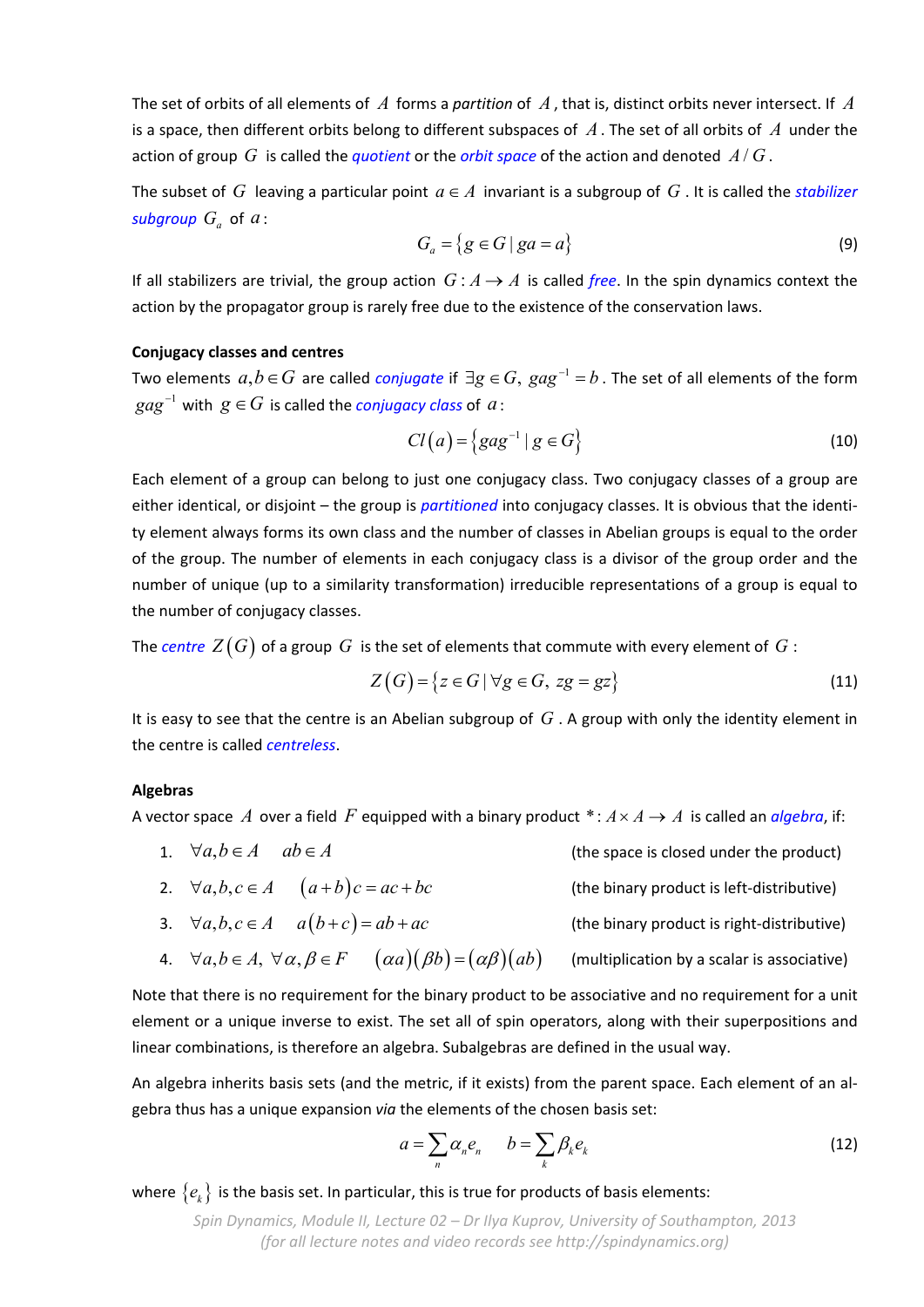$$
e_n e_k = \sum_m c_{nkm} e_m \tag{13}
$$

Therefore, the expansion coefficients for the product of any two elements:

$$
ab = \sum_{nk} \alpha_n \beta_k e_n e_k = \sum_{nkm} \alpha_n \beta_k c_{nkm} e_m = \sum_m \gamma_m e_m, \qquad \gamma_m = \sum_{nk} \alpha_n \beta_k c_{nkm}
$$
(14)

are completely determined by the expansion coefficients of the operands and the array of *structure co‐ efficients*  $c_{nkm}$ . The structure coefficients uniquely define the algebra. Basis sets with simple structure relations (for example, Gaussian functions and spherical harmonics in Quantum Chemistry) are valuable because they facilitate computationally efficient implementations of many practical operations.

#### **Lie algebras**

A vector space **a** over a field of complex numbers (this is not strictly necessary, but is dictated by phys‐ ics) equipped with a binary operation  $[\cdot,\cdot]$ :  $\alpha \times \alpha \to \alpha$  (a *Lie bracket*), is called a *Lie algebra*, if:

1. 
$$
\forall a, b, c \in \mathfrak{a} \quad \forall \alpha, \beta \in \mathbb{C}
$$
  $[ \alpha a + \beta b, c] = \alpha[a, c] + \beta[b, c]$   
\n $[a, \alpha b + \beta c] = \alpha[a, b] + \beta[a, c]$  (the bracket is bilinear)

| 2. $\forall a, b \in \mathfrak{a} \quad [a,b] = -[b,a]$                 |                                                             | (the bracket is antisymmetric)            |
|-------------------------------------------------------------------------|-------------------------------------------------------------|-------------------------------------------|
| 3. $\forall a, b, c \in \mathfrak{a}$ $[[a,b],c]+[[b,c],a]+[[c,a],b]=0$ |                                                             | (Jacobi identity holds)                   |
| 4. (mathematics)                                                        | $\forall a,b \in \mathfrak{a} \quad [a,b] \in \mathfrak{a}$ | (space is closed under $[\cdot,\cdot]$ )  |
| 4. (physics)                                                            | $\forall a,b \in \mathfrak{a}$ $i[a,b] \in \mathfrak{a}$    | (space is closed under $i[\cdot,\cdot]$ ) |

In the context of quantum mechanics it is often the case that the space in question is of Hermitian oper‐ ators, which correspond to physical observables. It is easy to see, however, that the commutator of two Hermitian operators  $[\hat{a}, \hat{b}]$  is anti-Hermitian. This is inconvenient and for this reason the definition commonly used in physical sciences includes the *i* term in Condition 4 – writing the commutation oper‐ ation as  $[\hat{a}, b] = i\hat{c}$  ensures that  $\hat{c}$  is also a Hermitian operator. The convenience of the physicists' formulation is particularly evident from Liouville – von Neumann's equation.

Two Lie algebras  $\mathfrak{a}_1$  and  $\mathfrak{a}_2$  over a field  $F$  are called *isomorphous*, if there exists a one-to-one map  $\varphi : \mathfrak{a}_1 \to \mathfrak{a}_2$ , such that

1. 
$$
\forall a, b \in \mathfrak{a}_1
$$
  $\varphi(a+b) = \varphi(a) + \varphi(b)$ 

2. 
$$
\forall a \in \mathfrak{a}_1 \ \forall \alpha \in F \qquad \varphi(\alpha a) = \alpha \varphi(a)
$$

3.  $\forall a, b \in \mathfrak{a}_1$   $\varphi([a,b]) = [\varphi(a), \varphi(b)]$ 

A finite set of operators  $\{e_1,..., e_N\}$  from a Lie algebra  $\alpha$  is called a *basis*, if every operator in  $\alpha$  can be represented as a linear combination of  $\{e_1, ..., e_N\}$ :

$$
\forall a \in \mathfrak{a} \qquad a = \sum_{k=1}^{N} \alpha_k e_k \tag{15}
$$

Importantly, when an algebra is defined over a specific field of scalars, it is the coefficients of such linear combinations that come from that field, but not necessarily the matrices. If the basis is linearly inde‐ pendent the expansion above is unique. For a commutator of two basis set elements, we get: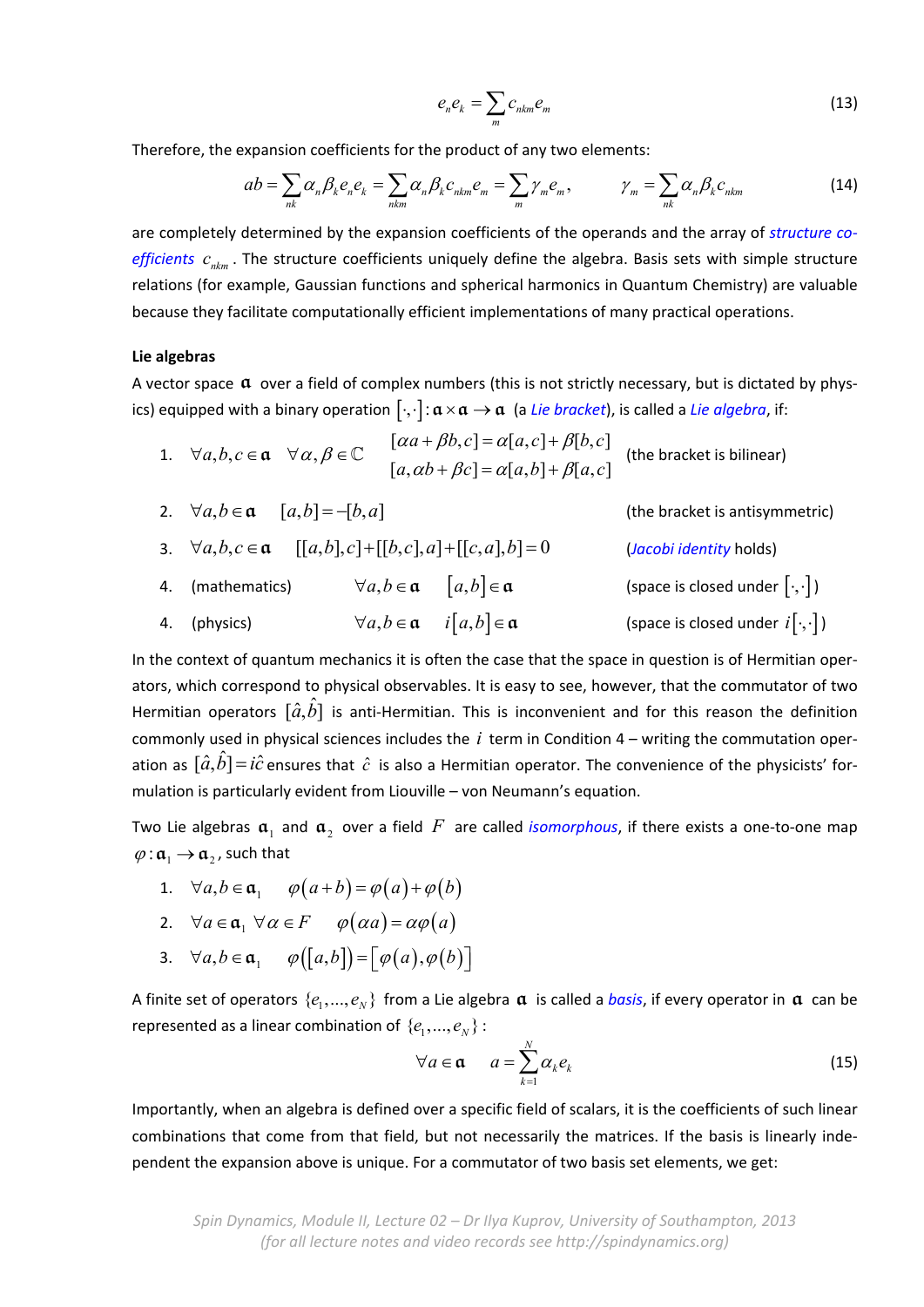$$
[e_k, e_m] = i \sum_n c_{kmn} e_n \tag{16}
$$

The coefficients  $c_{kmn}$  are known as the *structure constants* of the Lie algebra. They are determined by the choice of the basis set. In the practical simulation context, the structure constants can often be ob‐ tained analytically. They allow the calculation of commutators without recourse to any specific repre‐ sentations:

$$
[a,b] = \sum_{km} \alpha_k \beta_m [e_k, e_m] = i \sum_{kmn} \alpha_k \beta_m c_{kmn} e_n
$$
\n(17)

From the definition of the commutator and from Jacobi identity it is easy to demonstrate that:

$$
c_{kmn} = -c_{mkn}, \t c_{kkn} = 0, \t \sum_{p} \left( c_{kmp} c_{pnq} + c_{mnp} c_{pkq} + c_{nkp} c_{pmq} \right) = 0 \t \forall q \t (18)
$$

Commonly encountered Lie algebras include:

1. **gl***<sup>n</sup>* – the Lie algebra of all linear operators. The most popular basis set is composed of matrices  $b^{ij}$  with a single unit element in *i* -th row and *j* -th column:  $\left[b^{ij}\right]_{pq}=\delta_{pi}\delta_{qi}$  . Therefore, for the commutator of two such matrices:

$$
\left[\left[b^{ij},b^{nk}\right]\right]_{pq} = \left[b^{ij}b^{nk} - b^{nk}b^{ij}\right]_{pq} = \sum_{r}\left[b^{ij}\right]_{pr}\left[b^{nk}\right]_{rq} - \sum_{r}\left[b^{nk}\right]_{pr}\left[b^{ij}\right]_{rq} = \sum_{r}\delta_{ip}\delta_{jr}\delta_{nr}\delta_{kq} - \sum_{r}\delta_{np}\delta_{kr}\delta_{ir}\delta_{jq} = \delta_{ip}\delta_{jn}\delta_{kq} - \delta_{np}\delta_{ki}\delta_{jq} = \delta_{jn}\left[b^{ik}\right]_{pq} - \delta_{ki}\left[b^{nj}\right]_{pq}
$$
\n
$$
\left[b^{ik},b^{lm}\right] = \delta_{im}b^{lk} - \delta_{lk}b^{im}
$$
\n
$$
(19)
$$

2. **sl**<sub>n</sub> – the Lie algebra of all traceless linear operators. One of the most convenient basis sets is *Okubo matrices*, for which:

$$
a^{ik} = b^{ik} - \frac{1}{N} \delta_{ik} \left( b^{11} + \dots + b^{NN} \right)
$$

$$
[a^{ik}, a^{lm}] = \sum_{rs} \left( \delta_{im} \delta_{lr} \delta_{sk} - \delta_{lk} \delta_{ir} \delta_{sm} \right) a^{rs}
$$
(20)

3. **u***<sup>n</sup>* – the Lie algebra of all Hermitian operators. We could choose the basis matrices to be Her‐ mitian linear combinations of one-element matrices  $b^{ij}$ :

$$
b^{kk}, b^{nk} + b^{kn}, i\left(b^{nk} - b^{kn}\right)
$$
 (21)

but it is often convenient to use an *external basis set*, such as  $b^{ij}$  themselves, which does belong to a larger algebra, but still generates  $\mathbf{u}_n$  because  $\mathbf{u}_n \subset \mathfrak{gl}_n$ . Convenient internal generators for  $\mathbf{u}_2$ , originally proposed by Wolfgang Pauli, are

$$
\hat{e} = \begin{pmatrix} 1 & 0 \\ 0 & 1 \end{pmatrix}, \quad \hat{\sigma}_1 = \begin{pmatrix} 0 & 1 \\ 1 & 0 \end{pmatrix}, \quad \hat{\sigma}_2 = \begin{pmatrix} 0 & -i \\ i & 0 \end{pmatrix}, \quad \hat{\sigma}_3 = \begin{pmatrix} 1 & 0 \\ 0 & -1 \end{pmatrix}
$$
(22)

4. **su***<sup>n</sup>* – the Lie algebra of all traceless Hermitian operators. One of the possible internal genera‐ tor sets may be obtained by forming Hermitian linear combinations of Okubo matrices:

$$
a^{kk}, a^{nk} + a^{kn}, i\left(a^{nk} - a^{kn}\right)
$$
 (23)

In the case of  $n = 2$ , if a matrix is traceless, the unit matrix  $\hat{E}$  does not appear in its expansion. Therefore, the  $\{\sigma_1, \sigma_2, \sigma_3\}$  Pauli matrices are internal generators of  $\mathfrak{su}_2$ .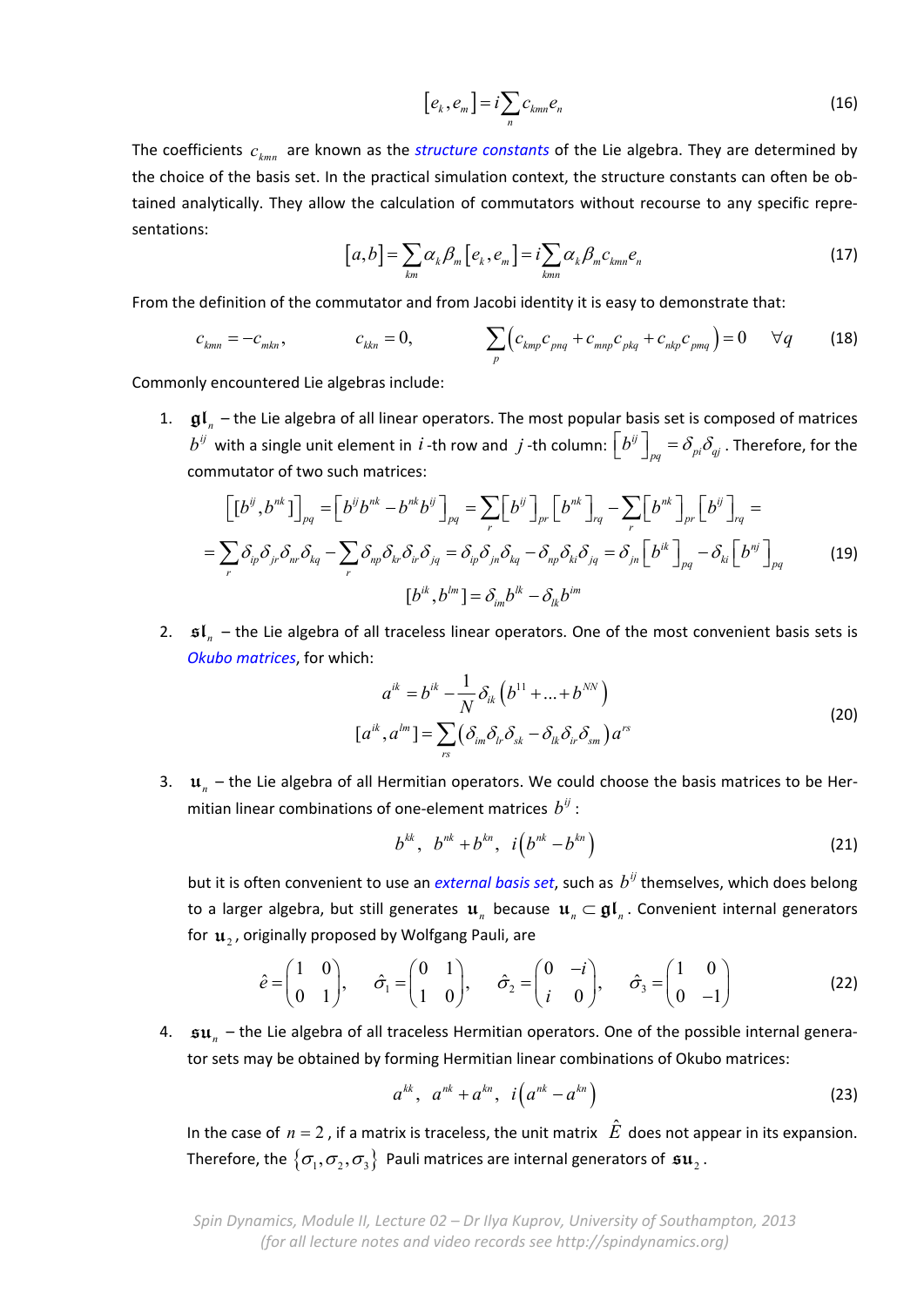#### **Exponential map**

Let us analyse the properties of exponentials of the matrices belonging to one of the algebras described above. It is easy to prove the following statements:

- 1. det  $\left[ e^a \right] = e^{\text{Tr}[a]}$
- 2. For any matrix  $a$ ,  $e^a$  is an invertible operator and its inverse is  $e^{-a}$ .

3. If 
$$
[a,b]=0
$$
, then  $e^{a+b}=e^ae^b$ .

- 4. For any operator  $a \in \mathfrak{gl}_n$ ,  $e^{a^{\dagger}} = \left[ e^a \right]^{\dagger}$ .
- 5. If *a* is Hermitian, then  $e^{ia}$  is unitary, and if *a* is traceless, then  $\det\left[e^{ia}\right]=1$ .

It therefore appears that the exponentials of the matrices inhabiting the algebras listed above satisfy the definition of a Lie group – they are invertible and continuous with respect to the coefficients of the line‐ ar combinations in the parent algebra. More specifically, we have seen above that a Lie algebra can be parameterized by a set of N basis operators  $\{e_k\}$  and coefficients  $\alpha_k$  and the following relation provides a map between the group and the algebra:

$$
a(\alpha_1, ..., \alpha_N) = \sum_{k=1}^N \alpha_k e_k \in \mathfrak{a}, \qquad \alpha_1, ..., \alpha_N \in \mathbb{C}
$$
  

$$
g(\alpha_1, ..., \alpha_N) = \exp[iA] = \exp\left[i\sum_{k=1}^N \alpha_k e_k\right] = \sum_{n=1}^\infty \frac{1}{n!} \left(i\sum_{k=1}^N \alpha_k e_k\right)^n \in G
$$
 (24)

In the physics context, the most common form of a matrix exponential is  $\exp(ia)$ . Under this definition of the exponential map, the following correspondence holds (the fields refer to linear combination coef‐ ficients inside the algebras that parameterize the corresponding groups):

| Lie group          | <b>Dimension</b> | <b>Matrices in the</b><br>group   | Lie algebra                     | <b>Matrices in the</b><br>algebra |
|--------------------|------------------|-----------------------------------|---------------------------------|-----------------------------------|
| $GL(n,\mathbb{C})$ | $2n^2$           | invertible                        | $\mathfrak{gl}_n(\mathbb{C})$   | all                               |
| $GL(n,\mathbb{R})$ | $n^2$            | real, invertible                  | $\mathfrak{gl}_{n}(\mathbb{R})$ | imaginary                         |
| $SL(n,\mathbb{C})$ | $2n^2 - 2$       | invertible, $det = 1$             | $\mathfrak{sl}_n(\mathbb{C})$   | traceless                         |
| $SL(n,\mathbb{R})$ | $n^2-1$          | real, invertible,<br>$det = 1$    | $\mathfrak{sl}_n(\mathbb{R})$   | imaginary,<br>traceless           |
| $SO(n,\mathbb{R})$ | $n(n-1)/2$       | real, invertible,<br>orthogonal   | $\mathfrak{so}_n(\mathbb{R})$   | imaginary,<br><b>Hermitian</b>    |
| $U(n,\mathbb{R})$  | $n^2$            | invertible, unitary               | $\mathfrak{u}_n(\mathbb{R})$    | <b>Hermitian</b>                  |
| $SU(n,\mathbb{R})$ | $n^2-1$          | invertible, unitary,<br>$det = 1$ | $\mathfrak{su}_n(\mathbb{R})$   | Hermitian,<br>traceless           |

## **Adjoint action**

In the same way as the group operation defines an action of the group on itself, the Lie bracket may be used to define an action by an algebra on itself. Given an element *a* of a Lie algebra **a** , the *adjoint ac‐*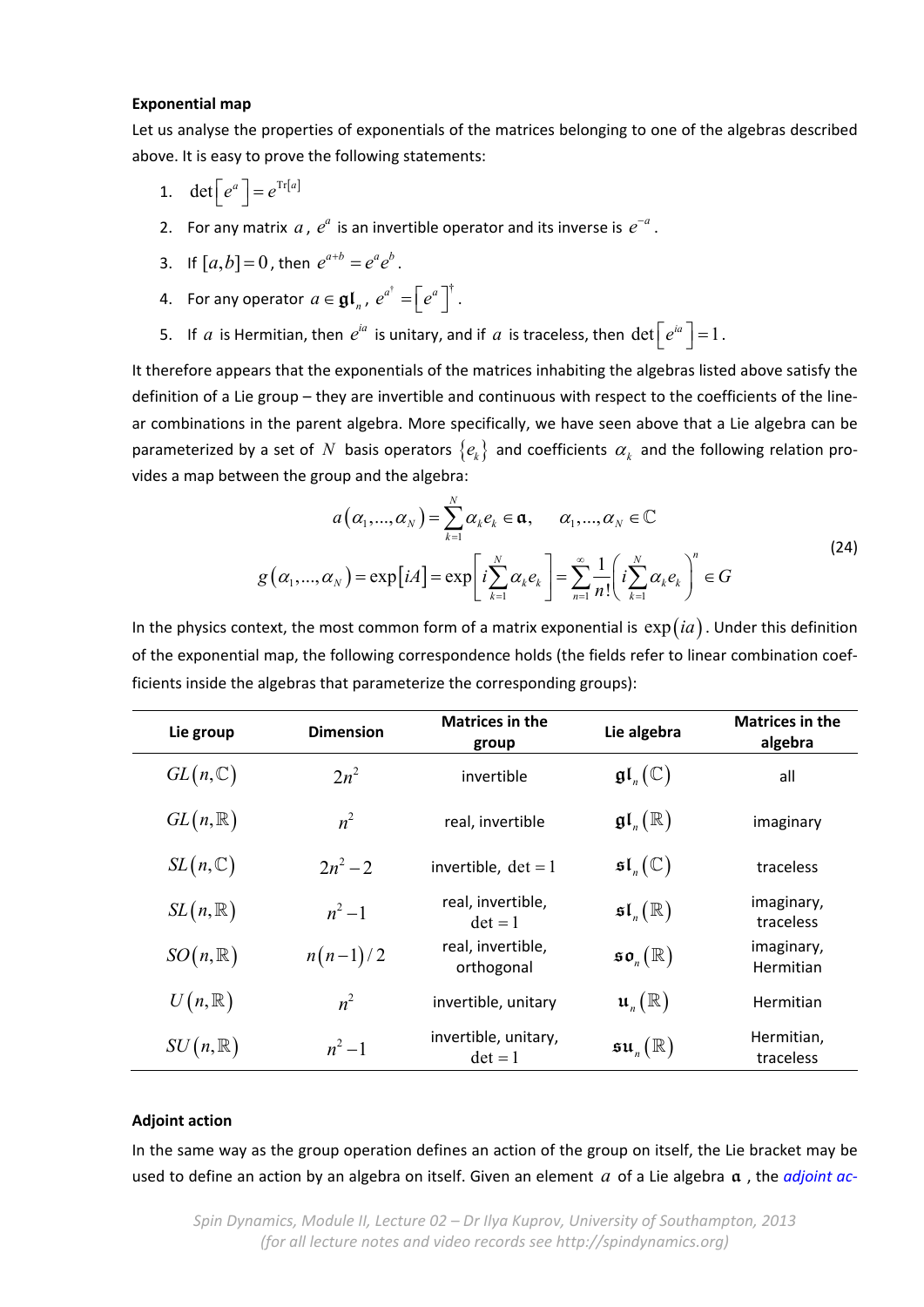*tion* of *a* on **a** is an endomorphism  $ad_a : \mathbf{a} \to \mathbf{a}$  with  $ad_a(b) = [a,b]$ . In spin dynamics language, the adjoint action by an operator  $\hat{a}$  corresponds to the action by the commutation superoperator induced by  $\hat{a}$  :  $ad_{\hat{a}}(\hat{b}) = \hat{a}\hat{b} = [\hat{a}, \hat{b}]$ .

Adjoint action defines a representation of a Lie algebra (it is called the *adjoint representation*) because the adjoint actions satisfy the same commutation relations as the original operators:

$$
[\text{ad}_a, \text{ad}_b](c) = (\text{ad}_{[a,b]}) (c) \qquad \Leftrightarrow \qquad ((\hat{\hat{L}}, \hat{\hat{S}})) \hat{\rho} = \hat{\hat{M}} \hat{\rho}, \ \hat{M} = [\hat{L}, \hat{S}]
$$
 (25)

It is easy to see from the definition that the adjoint representation corresponds to the transformation between Hilbert and Liouville space formalisms in spin dynamics:

$$
\frac{\partial}{\partial t}\hat{\rho}(t) = -i[\hat{H}(t), \hat{\rho}(t)] = -i\hat{H}(t)\hat{\rho}(t) \qquad \hat{H}(t) = \operatorname{ad}\hat{H}(t) = [\hat{H}(t), \quad]
$$
\n
$$
\exp\left(-i\hat{H}t\right)\hat{\rho} = \exp\left(-i\hat{H}t\right)\hat{\rho}\exp\left(i\hat{H}t\right)
$$
\n(26)

The adjoint representation (*aka* Liouville space) is very convenient because time propagation is accom‐ plished by a *one‐sided* multiplication operation on a column vector, rather than *two‐sided* multiplication on a matrix – this facilitates many analytical calculations.

## **Matrix representations of groups and algebras**

Because calculations are typically performed on digital computers, it is in practice convenient to work with matrix representations of operators (rather than, for example, their differential forms). An *N ‐ dimensional matrix representation* of a group *G* is a map  $P: G \to GL(N)$ , such that:

$$
\forall g, h \in G \qquad P(gh) = P(g)P(h) \tag{27}
$$

and a unit operator in  $G$  is represented by a unit matrix in  $GL(N)$  . Some loss of information may occur under this map. In this regard, group representations can be:

 *Faithful:* when *P* is an isomorphism, that is, different elements of *G* are mapped into different elements of  $GL(N)$ . A common example of a faithful representation is the one commonly used in quantum mechanics: if G is a group of operators on a Hilbert space and  $\{|\varphi_k\rangle\}$  is an orthonormal basis of that space, then the set of matrices with the following elements:

$$
\left[P(g)\right]_{nk} = \langle \varphi_n | g | \varphi_k \rangle \tag{28}
$$

where  $g \in G$ , is a faithful representation of the group  $G$ .

- *Regular*: a faithful representation that uses the group itself as a basis (this is possible because *G* is able to act on itself by multiplication). If we define  $\Delta_{jk}^{(i)}$  such that  $g_i g_j = \Delta_{jk}^{(i)} g_k$  , then the matrix corresponding to the regular representation of  $|g_i|$  is  $\left[P\big(g_i\big)\right]_{jk}=\Delta_{jk}^{(i)}$  . The dimension of the regular representation is equal to the order of the group.
- *Lossy:* a representation in which two or more elements of *G* are mapped into the same element of  $GL(N)$ . Some properties and relations between the elements of the group may survive, others would be lost.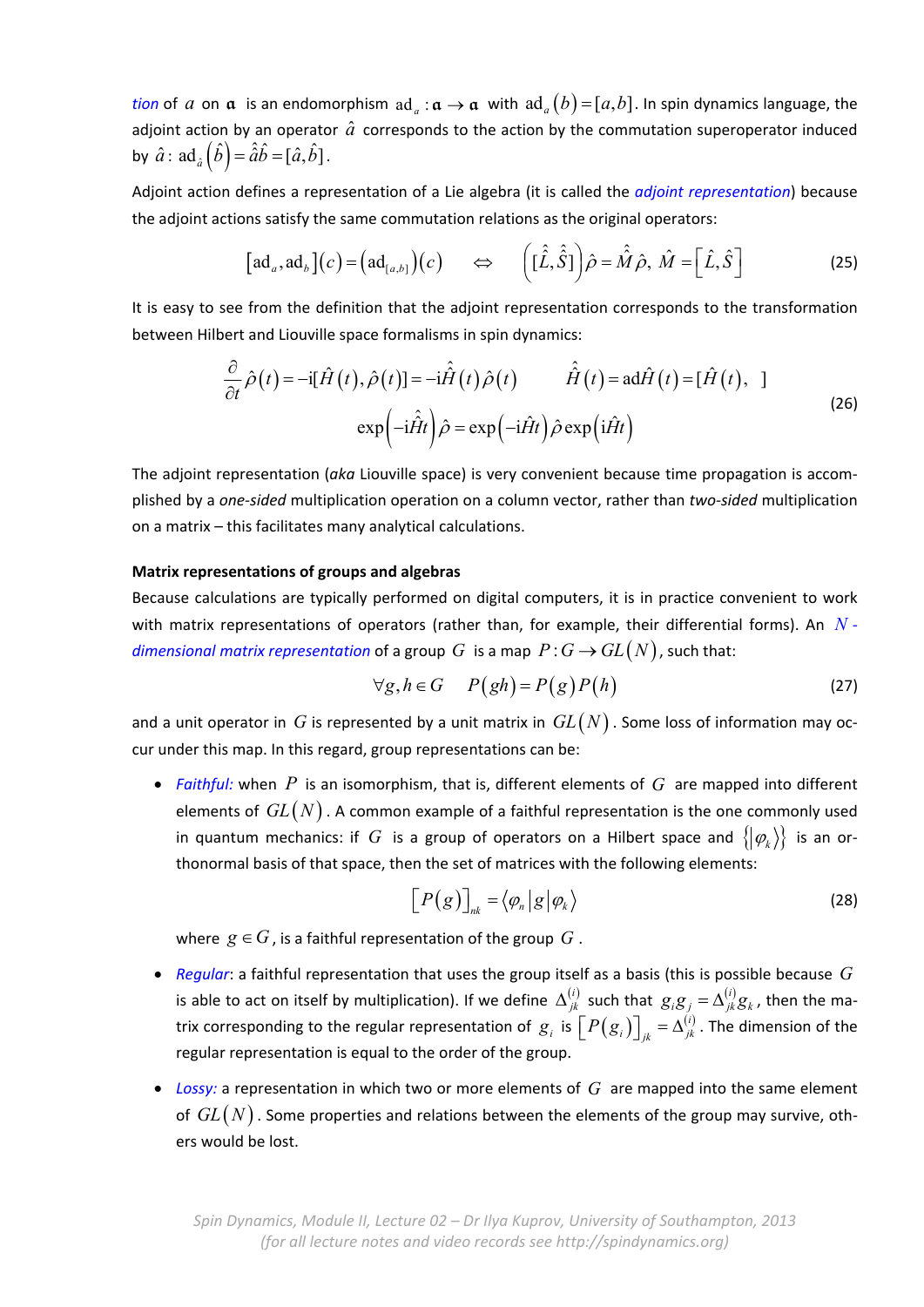- **Scalar:** a lossy representation in which each  $g \in G$  is mapped into the determinant of its faithful representation. This representation is always Abelian.
- *Trivial:* a lossy representation in which all elements of *G* are mapped into the unit matrix.

Two representations *P* and *Q* of the same group *G* are called *equivalent*, if they have the same di‐ mension and there is a similarity transformation taking one into the other:

$$
\forall g \in G \qquad Q(g) = W^{-1} P(g) W \tag{29}
$$

All representations of finite groups are equivalent to unitary representations.

Let  $P$  be a  $N$ -dimensional matrix representation of  $G$  and let the representation space  $\mathbb{C}^N$  have a decomposition into a direct sum of subspaces  $\mathbb{C}^N = \mathbb{C}^{N_1} \oplus ... \oplus \mathbb{C}^{N_S}$ , such that the individual subspaces  $\mathbb{C}^{N_i}$  are invariant under the operators representing the elements of  $G$ . Then the representation  $P = P_1 \oplus ... \oplus P_s$  is a *direct sum of representations*  $P_1,...,P_s$ . If a basis is selected in each of the subspaces  $\mathbb{C}^{N_i}$  and their direct sum is used as the basis of  $\mathbb{C}^N$ , the matrices of  $P$  acquire a block-diagonal form, with individual blocks corresponding to individual representations in the direct sum.

Let *P* and *Q* be representations of *G* in  $\mathbb{C}^N$  and  $\mathbb{C}^K$  respectively. The Kronecker products of matrices of the form  $\,P(g) \!\otimes\! Q(g) \,$  defined on  $\,\mathbb{C}^N \!\otimes\! \mathbb{C}^K$  are another representation of  $\,G$  , because

$$
P(gh) \otimes Q(gh) = P(g)P(h) \otimes Q(g)Q(h) =
$$
  
= 
$$
[P(g) \otimes Q(g)] [P(h) \otimes Q(h)]
$$
 (30)

this representation is called a *direct product of representations P* and *Q* .

A matrix representation P of a group G in  $GL(N)$  is said to be *reducible* if it can be cast by some similarity transformation into the following form:

$$
P(g) = \begin{pmatrix} P_1(g) & X(g) \\ 0 & P_2(g) \end{pmatrix} \quad \forall g \in G \tag{31}
$$

where  $P_1(g)$ ,  $P_2(g)$  and  $X(g)$  are blocks of the matrix  $P(g)$ . A representation is *fully reducible* if it can be transformed into a direct sum of representations of lower dimension:

$$
P(g) = \begin{pmatrix} P_1(g) & 0 & 0 \\ 0 & P_2(g) & 0 \\ 0 & 0 & \cdots \end{pmatrix} = P_1(g) \oplus P_2(g) \oplus \dots
$$
 (32)

If  $\mathbb{C}^N$  does not contain any subspaces other than itself that are invariant with respect to all the operators in  $P$ , the representation  $P$  is called *irreducible*. Any representation of a finite group is either irreducible or fully reducible. For infinite groups, if a representation is unitary and reducible, then it is fully reducible.

A very general orthogonality relation (known as the *great orthogonality theorem*) exists between two unitary irreducible matrix representations  $P_a$  and  $P_b$  of a group  $G$  :

$$
\frac{\sqrt{N_a N_b}}{N_G} \sum_{g \in G} \Big[ P_a\left(g\right) \Big]_{jk}^* \Big[ P_b\left(g\right) \Big]_{lm} = \delta_{ab} \delta_{jl} \delta_{km} \tag{33}
$$

*Spin Dynamics, Module II, Lecture 02 – Dr Ilya Kuprov, University of Southampton, 2013 (for all lecture notes and video records see http://spindynamics.org)*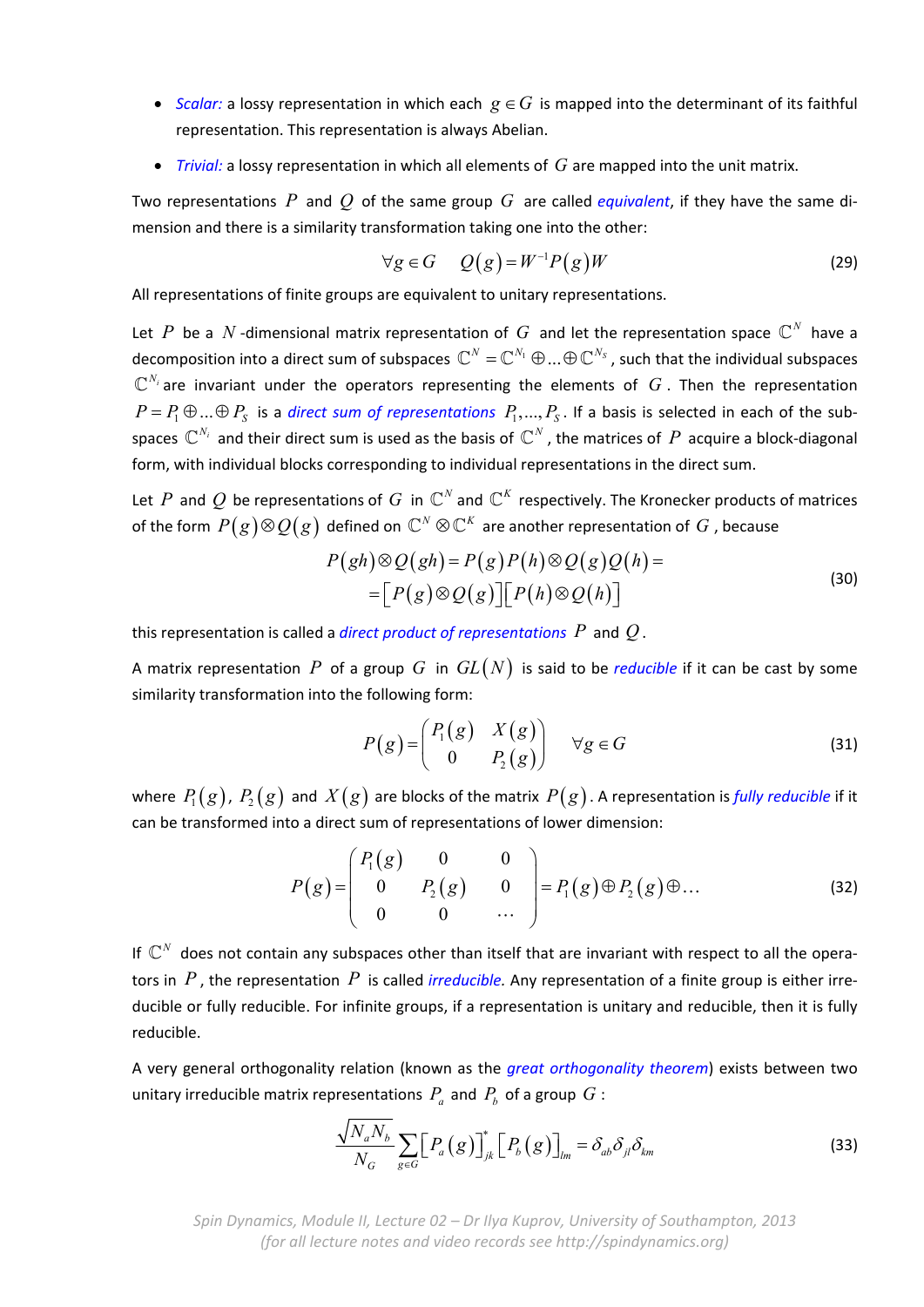where N is the order of the group and  $n_a$ ,  $n_b$  are dimensions of the two representations. In other words, if the representation matrices are stacked on top of one another like a deck of cards on a table, the columns of the two stacks are orthogonal for different representations.

## **Characters**

The *character* of a matrix representation *P* of a group element is the trace of the corresponding matrix:

$$
\chi_P(g) = \operatorname{Tr}\big[P(g)\big] = \sum_k \big[P(g)\big]_{kk} \tag{34}
$$

The *character of a representation* is an ordered set of characters of the individual elements of the group (usually written as a row vector). Trace is invariant under similarity transformation:

$$
\operatorname{Tr}\left[W^{-1}P(g)W\right] = \operatorname{Tr}\left[WW^{-1}P(g)\right] = \operatorname{Tr}\left[P(g)\right] \tag{35}
$$

meaning that all equivalent representations have the same characters. From the definition of a conjugacy class it also follows that all members of a conjugacy class have the same character. After computing the traces of the matrices on the left hand side of the great orthogonality theorem, we get:

$$
\sum_{jklm} \left( \frac{\sqrt{N_a N_b}}{N_G} \sum_{g \in G} \left[ P_a(g) \right]_{jk}^* \left[ P_b(g) \right]_{lm} \right) \delta_{jk} \delta_{lm} = \sum_{jklm} \delta_{ab} \delta_{jl} \delta_{km} \delta_{jk} \delta_{lm}
$$
\n
$$
\downarrow \downarrow
$$
\n
$$
\sum_{km} \left( \frac{\sqrt{N_a N_b}}{N_G} \sum_{g \in G} \left[ P_a(g) \right]_{kk}^* \left[ P_b(g) \right]_{mm} \right) = \sum_{km} \delta_{ab} \delta_{km}
$$
\n
$$
\downarrow \downarrow
$$
\n
$$
\frac{1}{N_G} \sum_{g \in G} \left[ \left( \sum_k \left[ P_a(g) \right]_{kk}^* \right) \left( \sum_m \left[ P_b(g) \right]_{mm} \right) \right] = \delta_{ab}
$$
\n
$$
\downarrow \downarrow
$$
\n
$$
\frac{1}{N_G} \sum_{g \in G} \chi_{P_a}^*(g) \chi_{P_b}(g) = \delta_{ab}
$$
\n
$$
(36)
$$

That is, characters of different irreducible representations are orthogonal as vectors (this is known as the *little orthogonality theorem*). A *character table* is a table of characters for all unique (up to a similari‐ ty transformation) irreducible representations of the group. For the common example of S<sub>3</sub> group (aka  $C_{3v}$  – the symmetry group of NH<sub>3</sub> molecule) we have:

|                  | E. | $C_3(120^\circ)$ $C_3(240^\circ)$ | $\sigma_1$ | σ, | σ3 |
|------------------|----|-----------------------------------|------------|----|----|
|                  |    |                                   |            |    |    |
| $\mathbf{A}_{2}$ |    |                                   |            |    |    |
|                  |    |                                   |            |    |    |

It is easy to see that the lines of this table are orthogonal as vectors. Character tables for all commonly encountered groups are tabulated in the literature.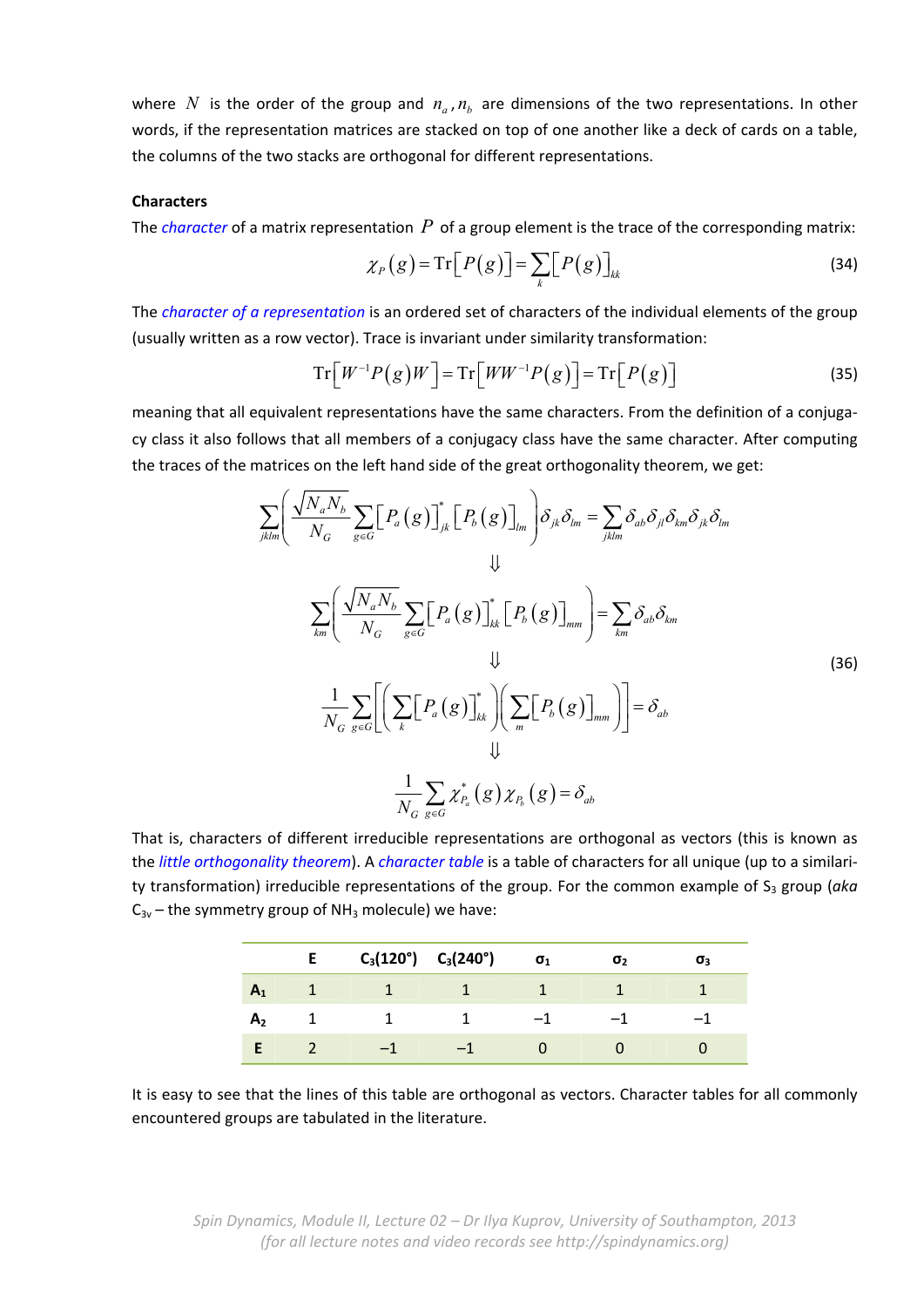## **Applications of finite groups to spin dynamics**

Character tables are useful for the construction of *symmetry‐adapted linear combinations* (SALCs) of basis functions or operators. SALCs span subspaces that are invariant under the action of the operators of the group. Because the Hamiltonian commutes with the system symmetry operators, the same sub‐ spaces are also invariant under the Hamiltonian, which is therefore block-diagonal in the SALC basis. Hamiltonian block‐diagonalization can save significant computational resources in practical calculations – each block can be simulated separately and it is often the case that some blocks are unpopulated in the initial condition and can therefore be dropped altogether.



**Figure 1.** Non‐zero pattern of the Hamiltonian commutation superoperator of a radi‐ cal pair with four equivalent protons before (left) and after (right) symmetrisation of the basis set under the largest Abelian subgroup of  $S<sub>4</sub>$ . Only one of the resulting blocks is populated in typical simulations.

The symmetry "blocks" correspond to conservation laws within the physical system. A simulation in‐ stance that started off in a specific invariant subspace of the symmetry operator would stay there indef‐ initely. As the common laboratory jargon puts it, "the states of different symmetry do not interact".

For discrete groups SALCs are given by the following equations:

$$
\psi_{k}^{(\Gamma)} = \frac{1}{N} \sum_{g \in G} \chi_{g}^{(\Gamma)} g(\psi_{k}) \qquad \hat{O}_{k}^{(\Gamma)} = \frac{1}{N} \sum_{g \in G} \chi_{g}^{(\Gamma)} g(\hat{O}_{k}) \qquad (37)
$$

where  $N$  is the normalization constant, the summation is carried over the individual elements  $g$  of the symmetry group  $G$ ,  $X_g$  is the character of irreducible representation  $\Gamma$  of the group element  $\mathcal{S}$ , and  $g(\hat{O}_k)$  is the result of the action by that group element on the basis operator  $\hat{O}_k$ .  $g(O_k)$  is the result of the action by that group element on the basis operator  $\hat{O}_k$ .<br>For spin operators, the group action  $g: \{\hat{O}_k\} \to \{\hat{O}_k\}$  is an endomorphism of the system state space

that amounts to permutation of the order of the direct product components of  $\{\widetilde{O}_k^i\}$ . An example is given below for the *group action table* of C<sub>3v</sub> on proton spin operators of NH<sub>3</sub>:

| <b>Operator</b>                       | $\mathbf{E}$ and $\mathbf{E}$                                                                                                                                                                                                                                                                                       | $C_3(120^\circ)$                                                               | $\mathsf{C}_3(240^\circ)$                                                        | $\sigma_1$ | $\sigma$ <sub>2</sub>                                                                    | $\sigma_{3}$ |
|---------------------------------------|---------------------------------------------------------------------------------------------------------------------------------------------------------------------------------------------------------------------------------------------------------------------------------------------------------------------|--------------------------------------------------------------------------------|----------------------------------------------------------------------------------|------------|------------------------------------------------------------------------------------------|--------------|
| $\hat{E}\otimes\hat{E}\otimes\hat{E}$ |                                                                                                                                                                                                                                                                                                                     | $\hat{E}\otimes\hat{E}\otimes\hat{E}\qquad\hat{E}\otimes\hat{E}\otimes\hat{E}$ | $\hat{E}\otimes\hat{E}\otimes\hat{E} \qquad \hat{E}\otimes\hat{E}\otimes\hat{E}$ |            | $\hat{E}\otimes\hat{E}\otimes\hat{E} \hspace{0.5cm} \hat{E}\otimes\hat{E}\otimes\hat{E}$ |              |
|                                       | $\hat{L}_z \otimes \hat{E} \otimes \hat{E}$ $\hat{L}_z \otimes \hat{E} \otimes \hat{E}$ $\hat{E} \otimes \hat{L}_z \otimes \hat{E}$ $\hat{E} \otimes \hat{E} \otimes \hat{L}_z$ $\hat{L}_z \otimes \hat{E} \otimes \hat{E}$ $\hat{E} \otimes \hat{E} \otimes \hat{L}_z$ $\hat{E} \otimes \hat{L}_z \otimes \hat{E}$ |                                                                                |                                                                                  |            |                                                                                          |              |
|                                       | $\hat{E}\otimes \hat{L}_z\otimes \hat{E}$ $\hat{E}\otimes \hat{L}_z\otimes \hat{E}$ $\hat{E}\otimes \hat{E}\otimes \hat{L}_z$ $\hat{L}_z\otimes \hat{E}\otimes \hat{E}$ $\hat{E}\otimes \hat{E}\otimes \hat{L}_z$ $\hat{E}\otimes \hat{L}_z\otimes \hat{E}$ $\hat{L}_z\otimes \hat{E}\otimes \hat{E}$               |                                                                                |                                                                                  |            |                                                                                          |              |
|                                       | $\hat{E}\otimes\hat{E}\otimes\hat{L_z}$ $\hat{E}\otimes\hat{E}\otimes\hat{L_z}$ $\hat{L_z}\otimes\hat{E}\otimes\hat{E}$ $\hat{E}\otimes\hat{L_z}\otimes\hat{E}$ $\hat{E}\otimes\hat{L_z}\otimes\hat{E}$ $\hat{L_z}\otimes\hat{E}\otimes\hat{E}$ $\hat{E}\otimes\hat{E}\otimes\hat{L_z}$                             |                                                                                |                                                                                  |            |                                                                                          |              |

*Spin Dynamics, Module II, Lecture 02 – Dr Ilya Kuprov, University of Southampton, 2013 (for all lecture notes and video records see http://spindynamics.org)*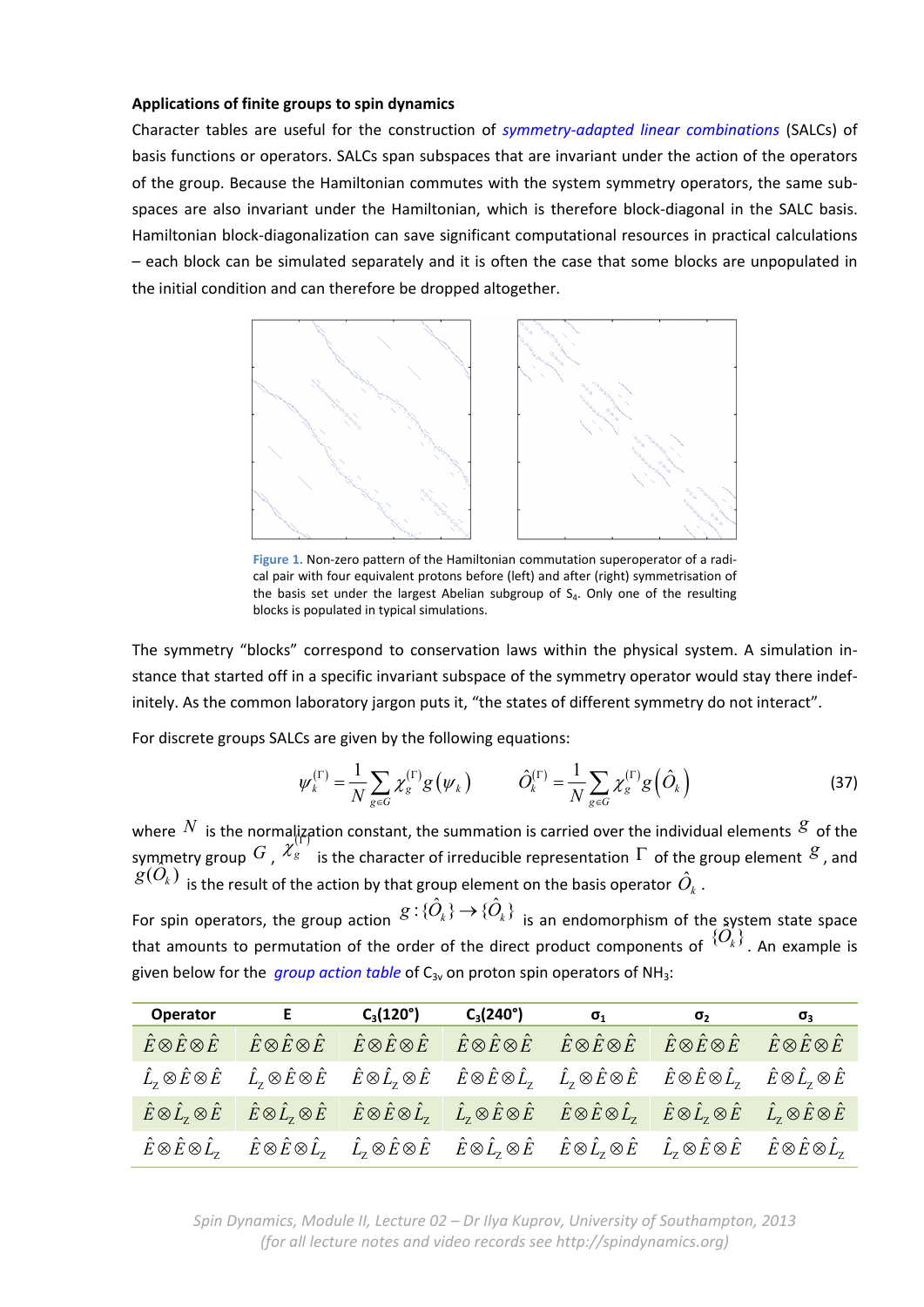#### **Liouville space symmetry treatment**

In many practical cases, only one irreducible representation needs to be simulated in Liouville space – the one with all characters equal to unity, otherwise known as  $A_{1g}$ , otherwise known as  $\Sigma_g^{\text{true}}$ , or the 'fully symmetric' irreducible representation. This difference in symmetry behavior of Hilbert and Liouville spaces may be illustrated on a two-spin system – while the singlet state wavefunction does change sign under spin permutation in Hilbert space:

$$
\hat{P}_{12}(|\alpha\beta\rangle - |\beta\alpha\rangle) = |\beta\alpha\rangle - |\alpha\beta\rangle = -(|\alpha\beta\rangle - |\beta\alpha\rangle)
$$
\n(38)

its representation in Liouville space does not:

$$
\hat{P}_{12}(|\alpha\beta\rangle-|\beta\alpha\rangle)(\langle\alpha\beta|-\langle\beta\alpha|)\hat{P}_{12}^{\dagger}=(|\alpha\beta\rangle-|\beta\alpha\rangle)(\langle\alpha\beta|-\langle\beta\alpha|)
$$
\n(39)

More generally, any symmetry‐adapted Hilbert space wavefunction belonging to an irrep other than the fully symmetric one

$$
\hat{P}|\psi\rangle = e^{i\varphi}|\psi\rangle, \qquad \varphi \in \mathbb{R}
$$
\n(40)

is going to have a fully symmetric representation in Liouville space because

$$
\hat{P}|\psi\rangle\langle\psi|\hat{P}^{\dagger}=e^{i\varphi}|\psi\rangle\langle\psi|e^{-i\varphi}=|\psi\rangle\langle\psi|
$$
\n(41)

Therefore irreducible representations other than  $A_{1g}$  get "symmetrized" into  $A_{1g}$  during the Hilbert to Liouville space transformation. It also often the case that system evolution in Liouville space stays con‐ fined to  $A_{1g}$ . In the most general case, the evolution is governed by the following equation:

$$
\frac{\partial \hat{\rho}}{\partial t} = -i\hat{\hat{H}}\hat{\rho} + \hat{\hat{K}}\hat{\rho} + \hat{\hat{R}}\left(\hat{\rho} - \hat{\rho}_{\text{eq}}\right)
$$
\n(42)

where  $\hat{\rho}$  is the density matrix,  $\hat{\rho}_{\text{\tiny{eq}}}$  is the equilibrium density matrix,  $\hat{\hat{H}}$  is the Hamiltonian commutation superoperator,  $\hat{K}$  is the chemical kinetics and spatial diffusion superoperator and  $\hat{R}$  is the relaxation superoperator obtained using one of the available relaxation theories. The Hamiltonian commutation superoperator obtained using one of the available relaxation theories. The Hamiltonian commuta-<br>tion superoperator  $\hat{H} = [\hat{H}, \cdot] = \hat{E} \otimes \hat{H}^T - \hat{H} \otimes \hat{E}$ , where  $\hat{E}$  is the identity operator, inherits the symmetry of the Hamiltonian which commutes with the symmetry group, meaning that  $H \in A_{1g}$ . If the user declared some spins "equivalent" in a system undergoing chemical reactions, they must be transported as such in any chemical process, meaning that, by definition,  $K \in A_{1g}$ . The initial state of the system is either thermodynamic equilibrium, which inherits the  $A_{1g}$  symmetry of the Hamiltonian *via* 

$$
\hat{\rho}_{\text{eq}} = \frac{\exp\left[-\hat{H}/k_{\text{B}}T\right]}{\text{Tr}\left(\exp\left[-\hat{H}/k_{\text{B}}T\right]\right)}
$$
(43)

or a user‐supplied non‐equilibrium state, which is fully symmetric by definition with respect to the spins that the user declared equivalent. The case of the relaxation superoperator is somewhat more involved. In the case of the Redfield superoperator

$$
\hat{\hat{R}}\left(\hat{\rho}-\hat{\rho}_{\text{eq}}\right) = \int_{0}^{\infty} \overline{[\hat{H}_{1}(0), [e^{i\hat{H}_{0}\tau}\hat{H}_{1}(\tau)e^{-i\hat{H}_{0}\tau}, \hat{\rho}-\hat{\rho}_{\text{eq}}]]} d\tau
$$
\n(44)

*Spin Dynamics, Module II, Lecture 02 – Dr Ilya Kuprov, University of Southampton, 2013* Under the assumption that the stochastic part  $H_1(t)$  of the Hamiltonian obeys the system symmetry, the entire double commutation superoperator on the right hand side inherits the symmetry of  $H_0$  and

*(for all lecture notes and video records see http://spindynamics.org)*